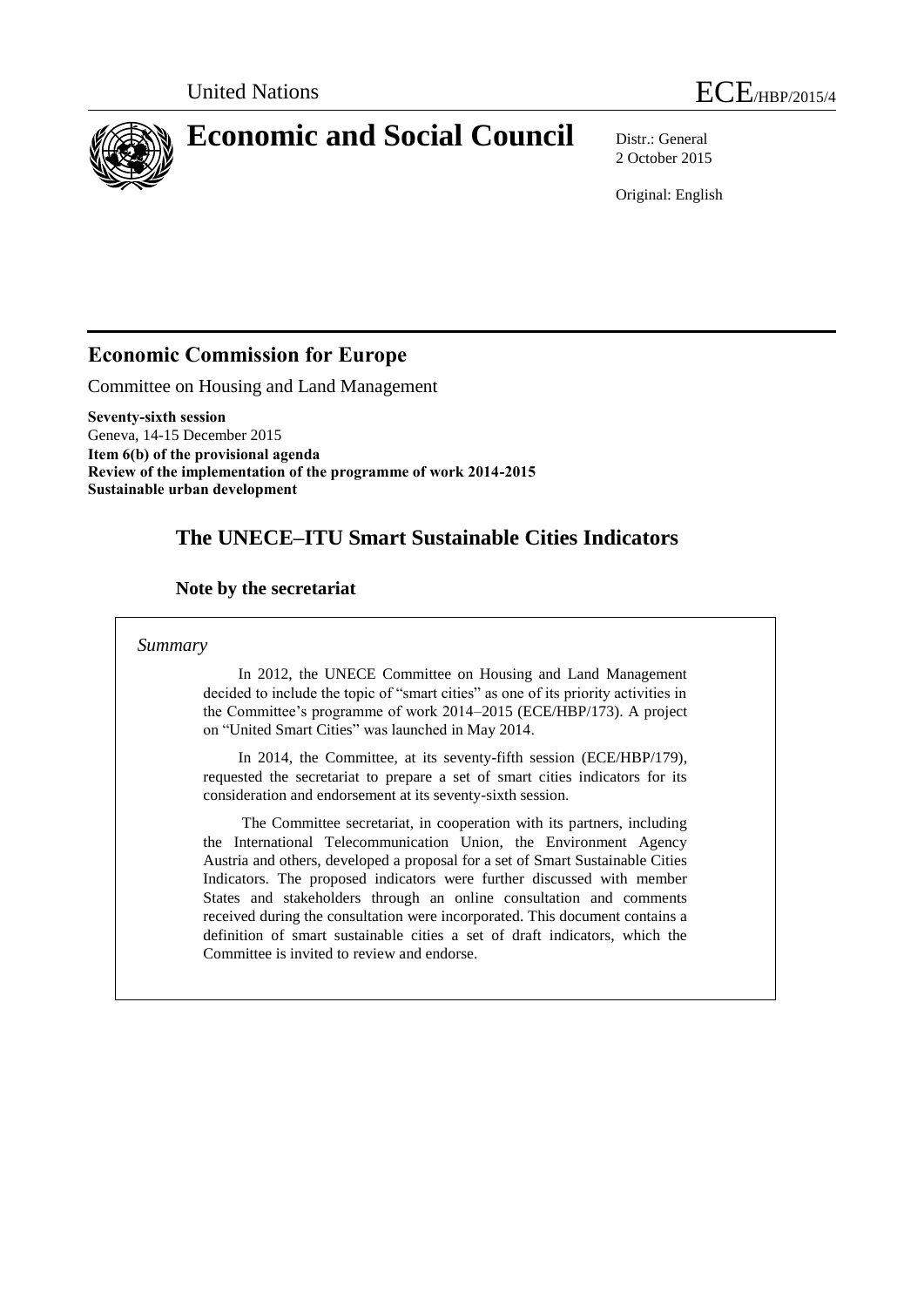## **I. Introduction**

1. The topic of smart cities is considered very important among the member States of the UNECE region. In the survey "Challenges and priorities in housing and land management in the UNECE Region" (ECE/HBP/2013/2), respondents from member States ranked the "smart cities initiative, which addresses information, communication and technology in urban planning" second among the activities in the area "sustainable urban development". 1

2. In 2012, the UNECE Committee on Housing and Land Management (CHLM) decided to include the topic of "smart sustainable cities" as one of its priority activities in the Committee's programme of work  $2014-2015$  (ECE/HBP/2013/10)<sup>2</sup> under the cluster "Sustainable urban development".

3. Following the Committee's decision, its secretariat conducted a review of existing smart city projects and networks; organized consultations with stakeholders; and, in May 2014, launched a project called "United Smart Cities".<sup>3</sup>

4. At its seventy-fifth session, the Committee requested the secretariat (ECE/HBP/179)4 to prepare a set of Smart City Indicators for its consideration and endorsement at its seventy-sixth session.

5. The Committee secretariat, within the "United Smart Cities" project, in cooperation with the Environment Agency Austria (EAA) and the International Telecommunication Union (ITU) and in consultation with relevant stakeholders and member States<sup>5,</sup> elaborated the Smart Sustainable Cities Indicators.

6. The indicators were developed as a tool to evaluate how smart and sustainable a city is and serve as a starting point to implement concrete actions and measures and improve a city's sustainability level. These indicators have already reflected the content of the Sustainable Development Goals (SDGs), which are to be approved in September 2015 by the United Nations General Assembly. Therefore, the UNECE-ITU Smart Sustainable Cities Indicators will help cities to evaluate their performance against the SDGs.

7. This document provides a definition of smart sustainable cities, describes the objectives and the benefits of using smart cities indicators, informs about the history of the development of the indicators, and explains how the indicators are described. Annex I presents the visual structure of the indicators and Annex II provides the list of the proposed UNECE–ITU Smart Sustainable Cities Indicators.

<sup>&</sup>lt;sup>1</sup> More information can be found at

[www.unece.org/fileadmin/DAM/hlm/documents/2013/ece.hbp.2013.02.e.pdf,](http://www.unece.org/fileadmin/DAM/hlm/documents/2013/ece.hbp.2013.02.e.pdf) p.15. 2 Information is available at

[www.unece.org/fileadmin/DAM/hlm/documents/2013/ECE\\_HBP\\_2013\\_10.pdf,](http://www.unece.org/fileadmin/DAM/hlm/documents/2013/ECE_HBP_2013_10.pdf) p.4.

<sup>&</sup>lt;sup>3</sup> More information is available at www.unece.org/housing/smartcities.html

<sup>4</sup> Information is available at www.unece.org/fileadmin/DAM/hlm/documents/2014/ece.hbp.179.en.pdf 5 Stakeholder consultations on the indicators included a workshop "Measuring Progress: Achieving

Smarter Cities" on 26-27 May 2015 in Lisbon[, www.unece.org/index.php?id=38886#/;](http://www.unece.org/index.php?id=38886#/) a workshop on "Smart City Indicators" on 4-5 June 2015 in Rakvere, Estonia[, www.unece.org/index.php?id=39554#/;](http://www.unece.org/index.php?id=39554#/) and an expert consultation meeting in Geneva, on 11 May 2015,

[www.unece.org/index.php?id=39566#/.](http://www.unece.org/index.php?id=39566#/) In addition, consultation with member States was organized by email in July and August 2015.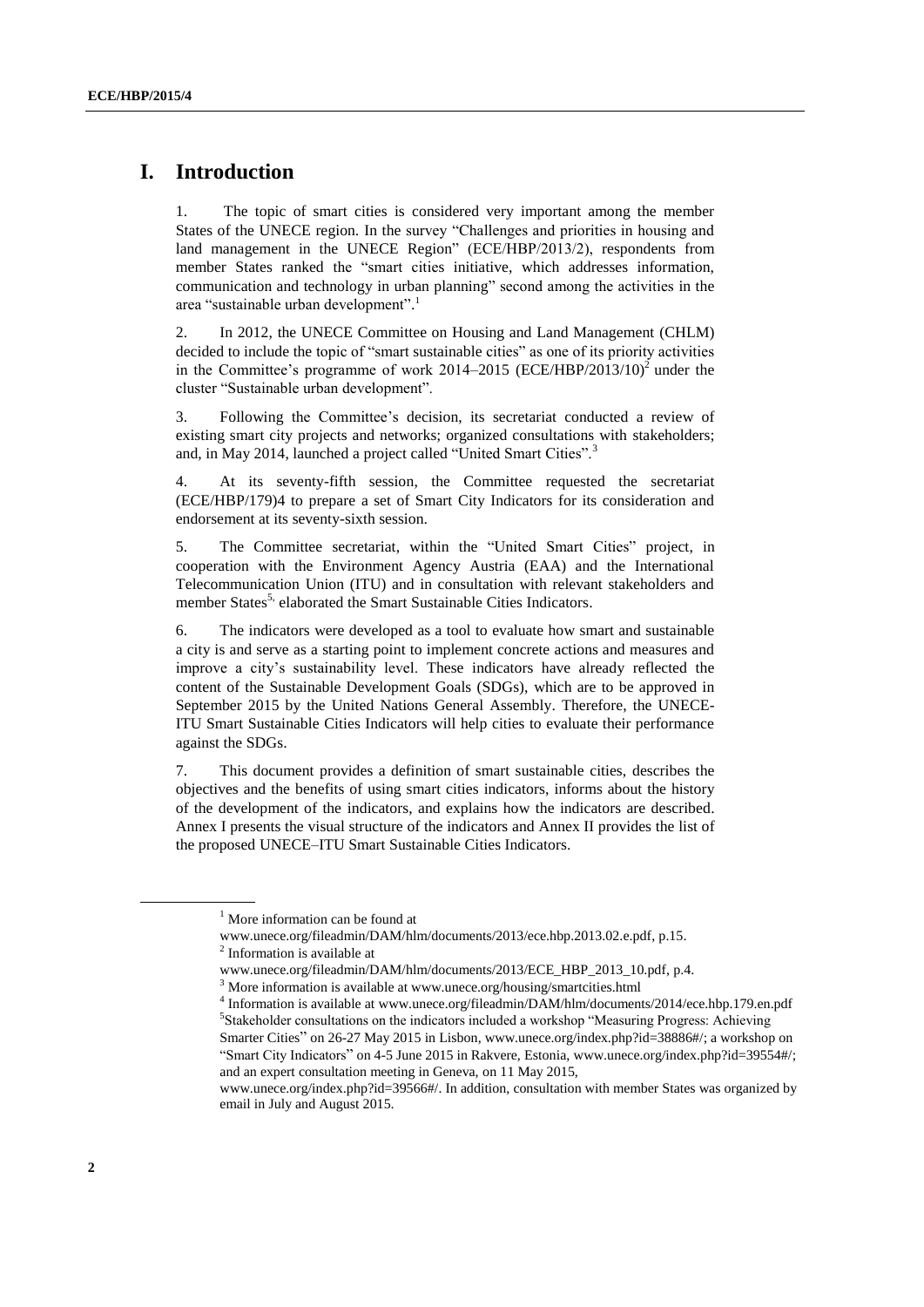## **II. The UNECE-ITU definition of smart sustainable cities**

8. The smart sustainable cities definition elaborated by the ITU Focus Group on Smart Sustainable Cities (FG-SSC) reads: "A smart sustainable city is an innovative city that uses information and communication technologies (ICTs) and other means to improve quality of life, efficiency of urban operation and services, and competitiveness, while ensuring that it meets the needs of present and future generations with respect to economic, social, cultural<sup>6</sup> and environmental aspects". According to this proposed definition, a city is considered as an "integrated" system. The secretariat is proposing this definition of Smart Sustainable Cities for endorsement by the CHLM.

## **III. History of the preparation of the Smart Sustainable Cities Indicators**

9.. The main objective of the UNECE "United Smart Cities" project<sup>7,</sup> within which the draft Smart Sustainable Cities Indicators (SSCIs) have been elaborated, is to support cities, in particular in developing countries and in countries with economies in transition, to improve their sustainable growth while focusing on a more transparent and efficient use of their resources. Sustainable growth can also be achieved with easier access to new and affordable technologies and will result in better living conditions for citizens. Information on this project's activities and partners is available in Informal Note 5.

10. In May 2015, the secretariat of the CHLM conducted an Expert Consultation on Smart Cities Indicators, in Geneva. During this consultation the ITU informed the UNECE about its work on smart cities indicators. As a result of the discussions between the ITU and the UNECE, a joint set of indicators was established in order to build synergies and ensure a global applicability of the indicators by cities. A joint expert group then worked to unify the two sets of indicators and to provide the version that the CHLM is invited to endorse. Further an online consultation with member States and stakeholders was organized by the UNECE secretariat and received comments during this consultation were incorporated into the draft set of the indicators. Annexes III and IV provide the history of the development of the indicators by the UNECE and the ITU, respectively.

## **IV. The UNECE–ITU Smart Sustainable Cities Indicators**

#### **(a) Objectives of the development and benefits of the indicators**

11. The objectives of using the indicators are the following. First, the indicators represent a tool to evaluate the performance of a city so that concrete measures can be recommended and then implemented by the city. Second, they can be used as a tool to monitor cities' progress towards sustainable urban development in the global framework of the Sustainable Development Goals (SDGs). SSCIs cannot be

<sup>&</sup>lt;sup>6</sup> The UNECE proposed the addition of the word "cultural" to this definition to make it closer to the

principles of the Charter on Sustainable Housing and more in line with the Sustainable Development Goals.

<sup>7</sup> More information on the project is available at www.unece.org/housing/smartcities.html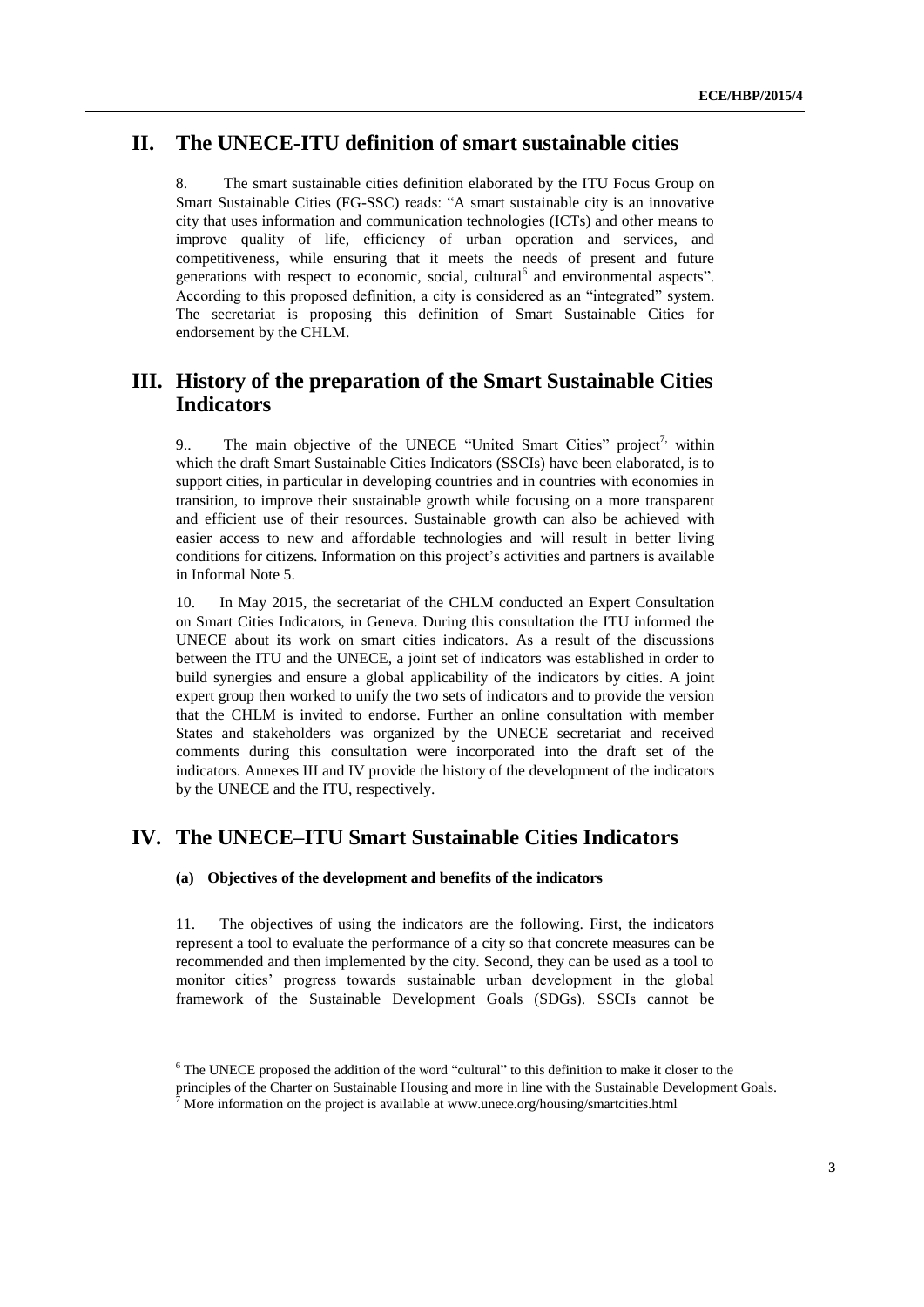considered a "troubleshooting" instrument but rather a supportive tool that can help cities to grow more sustainably and smartly.

12. These indicators are also expected to be used by the UNECE for its "United Smart Cities" project to draft cities' profiles and support cities in improving their sustainable development.

13. The benefits of using indicators are several. First of all, they can help assess the strengths and weaknesses of a city. By analyzing the performance of a city against the indicators, it is easier to recognize which areas are most critical or in which areas the city is performing well. Second, they can be used to set priorities. Once the strengths and the weaknesses of a city are identified, the indicators can help to prioritize, i.e. to choose the most critical issues for the sustainable growth of the city, and to define measures to address them. Lastly, indicators can also be seen as a good monitoring tool to evaluate the changes in the city's performance over a certain period of time and after several actions have been implemented.

14. The first step in the application of the indicators is an assessment of a defined city - this step can be compared with diagnosing a patient. Many aspects have to be investigated and the city has to be understood in the context of its past development and its surroundings.

#### **(b) Description of the UNECE–ITU Smart Sustainable Cities Indicators**

15. The list of the UNECE-ITU SSCIs, a total of 71 indicators, is provided in Annex II.

16. The current set of indicators has been structured according to:

- Area
- Topic, and
- Typology.

17. The areas represent the more generic dimensions which provide a framework for the set of indicators. They correspond to the three pillars of sustainability: economy, environment, and society and culture.

18. The topic indicates a group of specific indicators which describe an area of potential development. Eighteen (18) major topics were identified and each indicator was assigned to one specific topic. Some topics include specific sub-topics which can be considered as keywords that more thoroughly define the nature of the indicators. The topics are:

19. Economy, including the following topics:

- ICT infrastructure
- Innovation
- Employment
- Trade (sub-topics: e-Commerce and export/import)
- Productivity
- Physical infrastructure (sub-topics: piped water, health, electricity, transport, and buildings)
- 20. Environment, including the following topics:
	- Air quality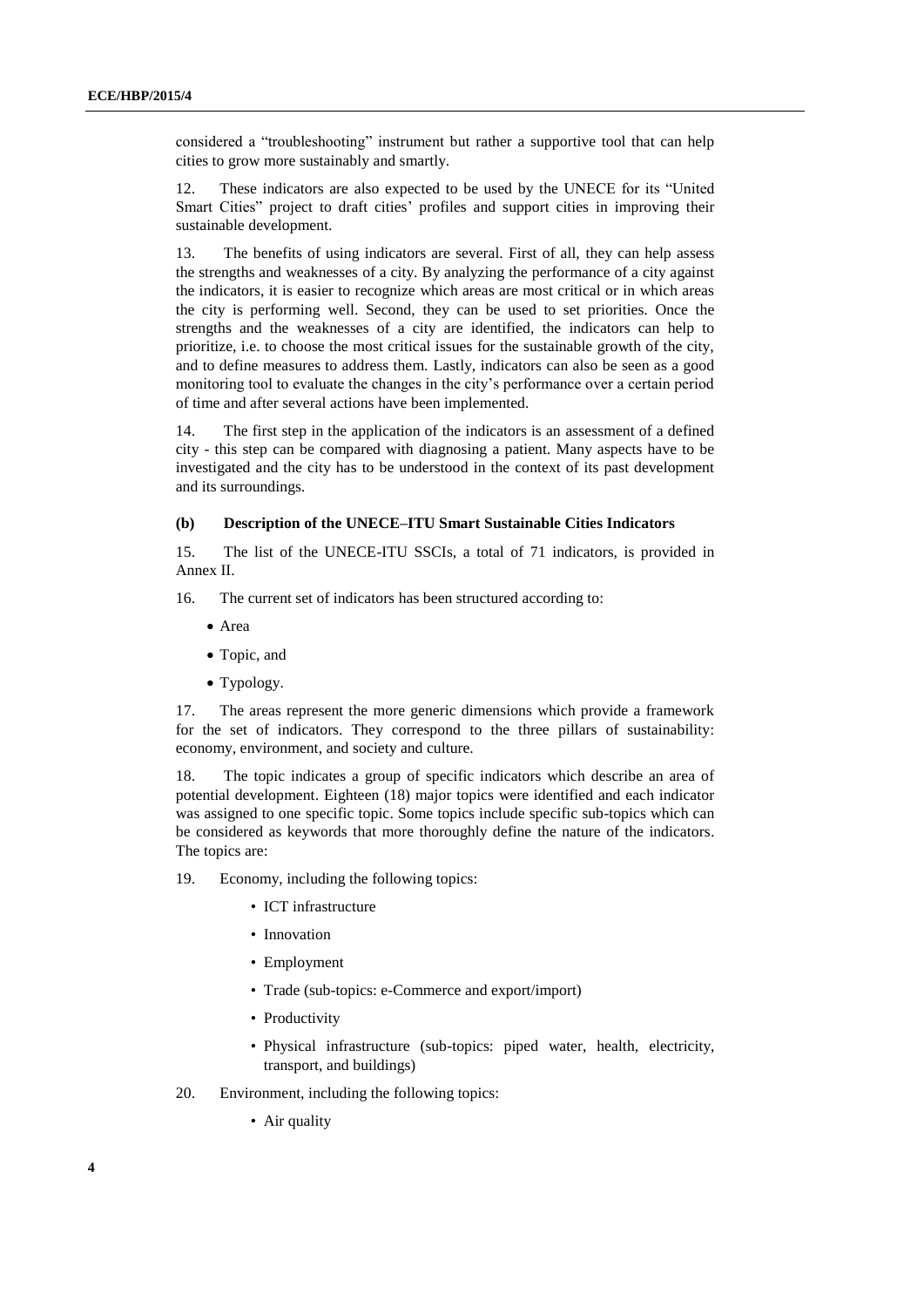- Water
- Noise
- Environmental quality
- Biodiversity
- Energy
- 21. Society, including the following topics:
	- Education
	- Health
	- Safety (sub-topics: disaster relief, emergency, and ICT)
	- Housing
	- Culture
	- Social inclusion

22. The indicator typology indicates the "applicability" of the indicator itself. In total, two indicator types are defined and explained below:

- The core indicators can be used by all cities globally. They will be put in the main body of international standard.
- The additional indicators may be used by some cities according to their economic capacity, population growth, geographic situation, etc. Also, some additional indicators are very "smart" and can be addressed by "smarter" cities. These indicators are optional, especially for selfbenchmarking, and will be put in the appendix of international standard which is not normative.

23. Using the area, the topic, and the typology, the indicators are assigned a unit which indicates how they are measured; a definition which informs about what they describe; and a number.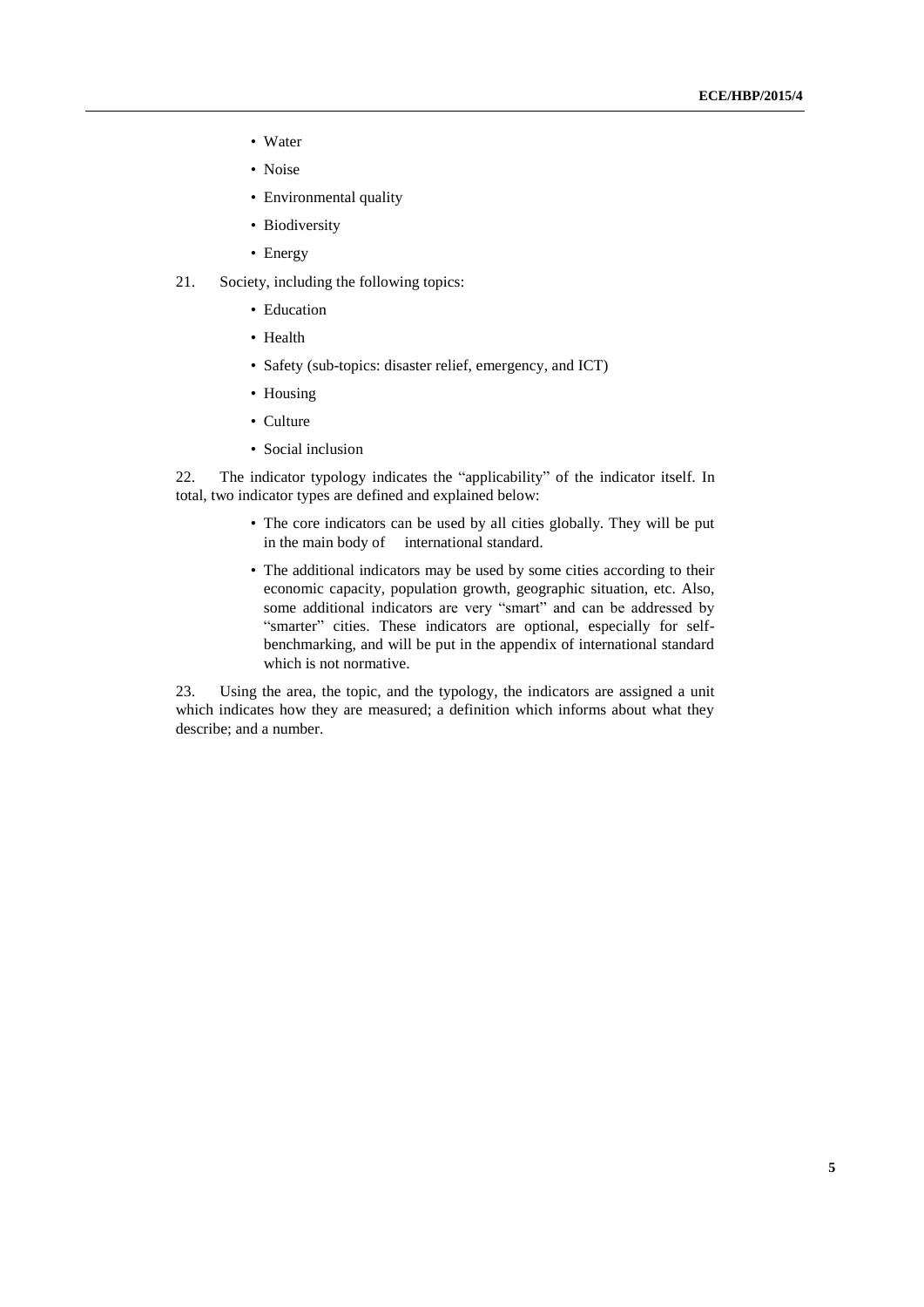## **Annex I**

# **The UNECE–ITU Smart Sustainable Cities Indicators: visual representation**

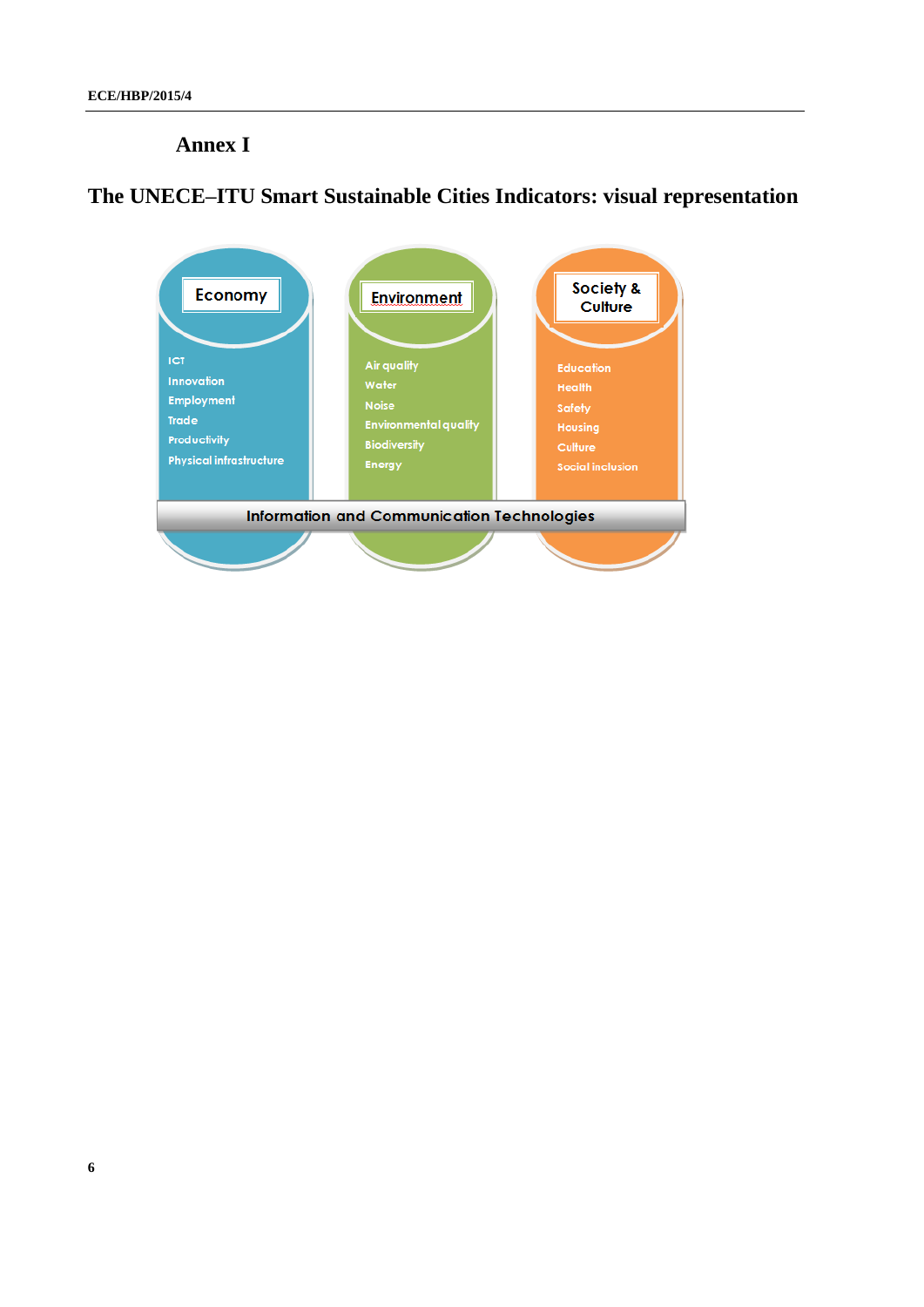# **Annex II**

|             | Topic No.                                   |    | Indicator                                           | Typology   |
|-------------|---------------------------------------------|----|-----------------------------------------------------|------------|
| Economy     |                                             | 1  | C1.1.1 Internet access in households                | core       |
|             |                                             | 2  | A1.1.1 Electronic devices penetration               | core       |
|             | T1.1 ICT infrastructure                     | 3  | A1.1.2 Wireless broadband<br>subscriptions          | additional |
|             |                                             |    | 4 A1.1.3 Fixed broadband subscriptions              | additional |
|             |                                             | 5  | C1.2.1 R&D expenditure                              | core       |
|             | T <sub>1.2</sub> Innovation                 | 6  | C1.2.2 Patents                                      | core       |
|             |                                             | 7  | C1.3.1 Employment trends                            | core       |
|             |                                             | 8  | A1.3.1 Creative industry employment                 | additional |
|             | T1.3 Employment                             | 9  | A1.3.2 Tourism industry employment                  | additional |
|             |                                             | 10 | C <sub>1.4.1</sub> e-Commerce transactions          | core       |
|             | $T1.4$ Trade – e-<br>Commerce               | 11 | A1.4.1 Electronic and mobile<br>payment             | additional |
|             | $T1.4$ Trade -                              |    | A1.4.2 Knowledge-intensive                          |            |
|             | export/import                               | 12 | export/import                                       | additional |
|             |                                             | 13 | A1.5.1 Companies providing e-<br>services           | additional |
|             |                                             | 14 | A1.5.2 Computing platforms                          | additional |
|             | T1.5 Productivity                           | 15 | A1.5.3 SMEs trends                                  | additional |
|             | T1.6 Physical                               | 16 | C <sub>1.6.1</sub> Smart water meters               | core       |
|             | infrastructure – piped<br>water             | 17 | A1.6.1 Water system leakages                        | additional |
|             | T1.6 Physical                               | 18 | C1.6.2 Smart electricity meters                     | core       |
|             | infrastructure-<br>electricity              | 19 | C1.6.3 Reliability of electricity<br>system         | core       |
|             | T1.6 Physical                               |    |                                                     |            |
|             | infrastructure – health                     | 20 | A1.6.2 Sporting infrastructure                      | additional |
|             |                                             | 21 | C1.6.4 Public transport system                      | core       |
|             |                                             | 22 | C1.6.5 Road traffic efficiency                      | core       |
|             |                                             | 23 | C1.6.6 Real-time public transport<br>information    | core       |
|             | T1.6 Physical                               | 24 | C <sub>1.6.7</sub> Share of EVs                     | core       |
|             | infrastructure - transport                  | 25 | A1.6.3 Traffic monitoring                           | additional |
|             | T1.6 Physical<br>infrastructure – buildings | 26 | A1.6.4 Integrated management in<br>public buildings | additional |
| Environment | T2.1 Air quality                            | 27 | C <sub>2.1.1</sub> Air pollution                    | core       |

# **UNECE-ITU Smart Sustainable Cities Indicators**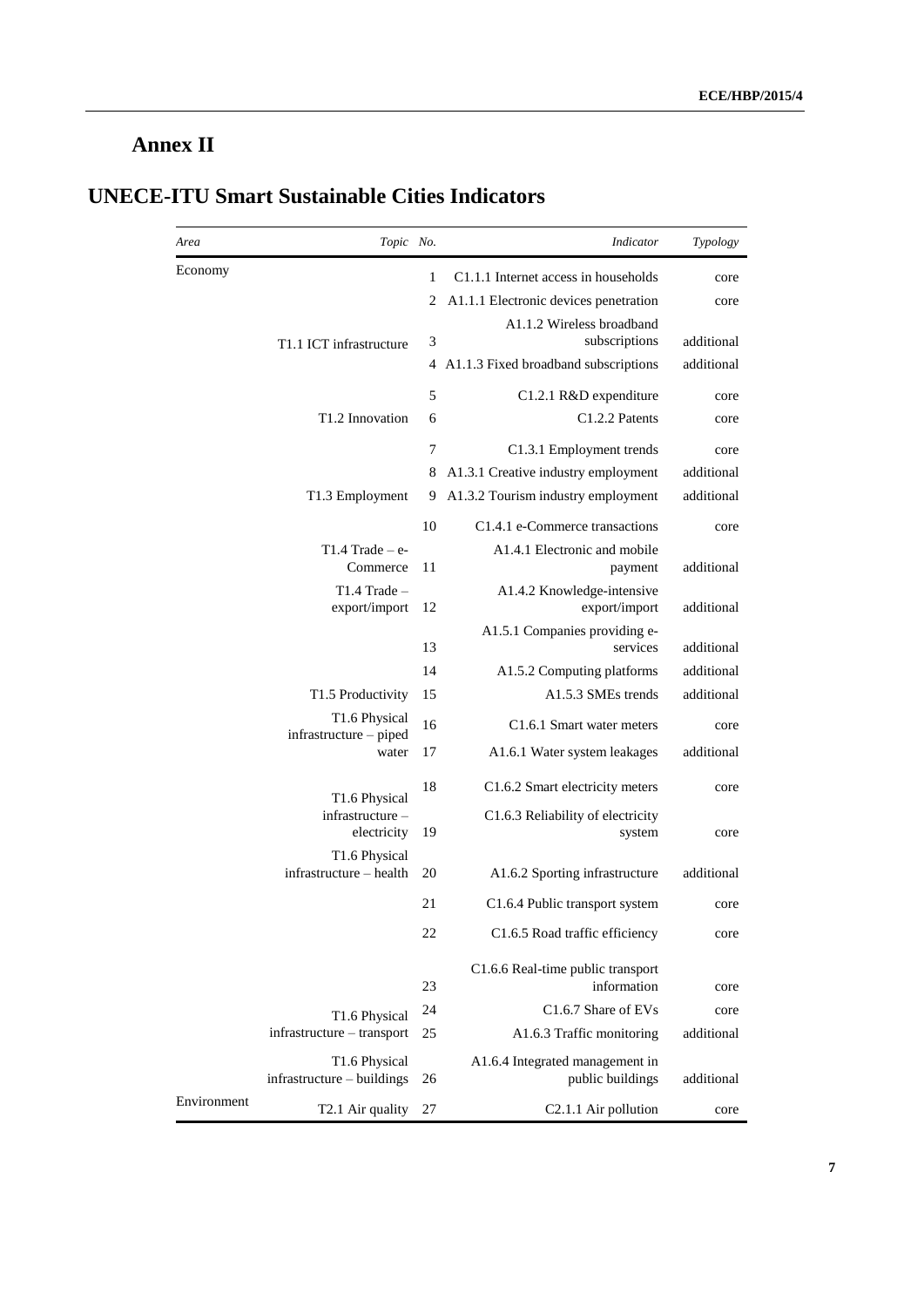#### **ECE/HBP/2015/4**

| Area        | Topic No.                 |          | Indicator                                             | Typology           |
|-------------|---------------------------|----------|-------------------------------------------------------|--------------------|
|             |                           |          | A2.1.1 Air pollution monitoring                       |                    |
|             |                           | 28       | system                                                | additional         |
|             |                           | 29       | C <sub>2</sub> .1.2 GHG emissions                     | core               |
|             |                           | 30       | C2.2.1 Quality of water resources                     | core               |
|             |                           | 31       | A2.2.1 Water saving in households                     | additional         |
|             |                           | 32       | C <sub>2.2.2</sub> Waste water treatment              | core               |
|             |                           | 33       | C2.2.3 Household sanitation                           | core               |
|             | T <sub>2.2</sub> Water    | 34       | A2.2.2 Drainage system management                     | additional         |
|             |                           | 35       | C <sub>2.3.1</sub> Exposure to noise                  | core               |
|             | T <sub>2.3</sub> Noise    | 36       | A2.3.1 Noise monitoring                               | additional         |
|             |                           | 37       | C2.4.1 EMF consideration                              | core               |
|             |                           | 38       | C <sub>2</sub> .4.2 Solid waste treatment             | core               |
|             | T2.4 Environmental        |          | C2.4.3 Perception on environmental                    |                    |
|             | quality                   | 39<br>40 | quality<br>C2.5.1 Green areas and public spaces       | core               |
|             |                           | 41       | C2.5.2 Native species monitoring                      | core               |
|             | T2.5 Biodiversity         | 42       | A2.5.1 Protected natural areas                        | core<br>additional |
|             |                           |          | C <sub>2</sub> .6.1 Renewable energy                  |                    |
|             |                           | 43       | consumption                                           | core               |
|             |                           | 44       | A2.6.1 Renewable energy generation                    | additional         |
|             | T <sub>2.6</sub> Energy   | 45       | A2.6.2 Energy saving in households                    | additional         |
| Society and |                           | 46       | C3.1.1 Students' ICT capability                       | core               |
| Culture     |                           | 47       | C3.1.2 Adult literacy trends                          | core               |
|             |                           | 48       | C3.1.3 Higher education ratio                         | core               |
|             | T3.1 Education            | 49       | A3.1.1 e-learning systems                             | additional         |
|             |                           | 50       | C3.2.1 Electronic records                             | core               |
|             |                           | 51       | C3.2.2 Sharing of medical resources                   | core               |
|             |                           | 52       | A3.2.1 Adoption of telemedicine                       | additional         |
|             |                           | 53       | C3.2.3 Life expectancy                                | core               |
|             |                           | 54       | C3.2.4 Maternal mortality trends                      | core               |
|             |                           | 55       | A3.2.2 In-patient hospital beds                       | additional         |
|             | T3.2 Health               | 56       | A3.2.3 Health insurance                               | additional         |
|             | T3.3 Safety - disaster    | 57       | C3.3.1 Vulnerability assessment                       | core               |
|             | relief                    | 58       | C3.3.2 Disaster mitigation plans                      | core               |
|             |                           | 59       | C3.3.3 Emergency response                             | core               |
|             | $T3.3$ Safety – emergency | 60       | A3.3.1 Disaster and emergency alert                   | additional         |
|             |                           | 61       | C3.3.4 Information security and<br>privacy protection | core               |
|             |                           |          | A3.3.2 Child Online Protection                        |                    |
|             | $T3.3$ Safety $-$ ICT     | 62       | (COP)                                                 | additional         |
|             | T3.4 Housing              | 63       | C3.4.1 Housing expenditure                            | core               |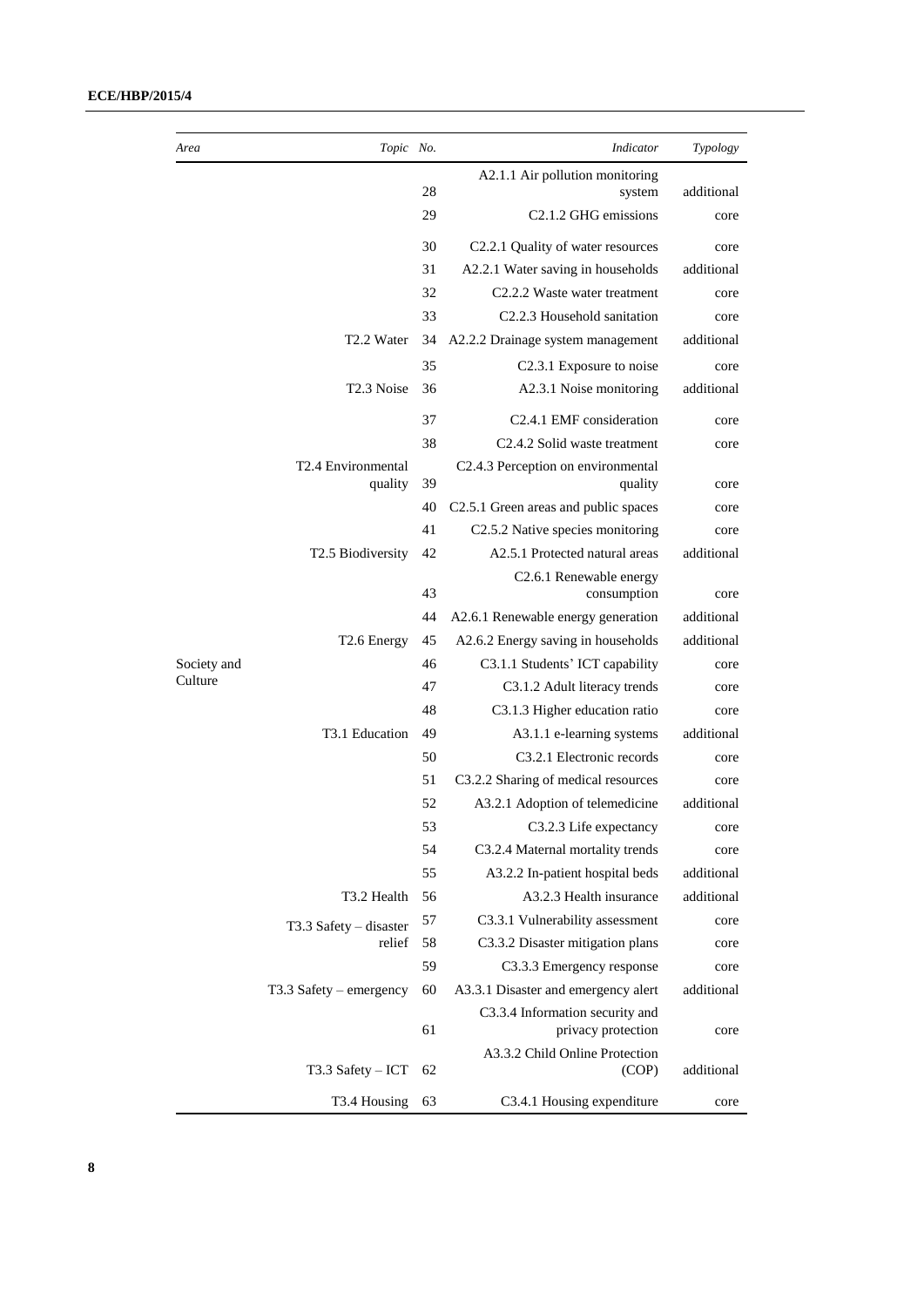| Typology   | Indicator                                             | Topic No. | Area                              |
|------------|-------------------------------------------------------|-----------|-----------------------------------|
| core       | C <sub>3</sub> .4.2 Slums reduction                   | 64        |                                   |
| core       | C <sub>3.5.1</sub> Smart libraries                    | 65        |                                   |
| core       | C <sub>3</sub> .5.2 Culture infrastructure            | 66        |                                   |
|            | C <sub>3.5.1</sub> Protected cultural heritage        |           | T <sub>3.5</sub> Culture          |
| additional | sites                                                 | 67        |                                   |
| core       | C <sub>3</sub> .6.1 Public participation              | 68        |                                   |
| core       | C3.6.2 Gender income equity                           | 69        |                                   |
| core       | C3.6.3 Opportunities for people with<br>special needs | 70        |                                   |
|            | C <sub>3</sub> .6.4 Attractiveness for skilled        |           |                                   |
| core       | people                                                | 71        |                                   |
| additional | A3.6.1 Gini coefficient                               | 72        | T <sub>3.6</sub> Social inclusion |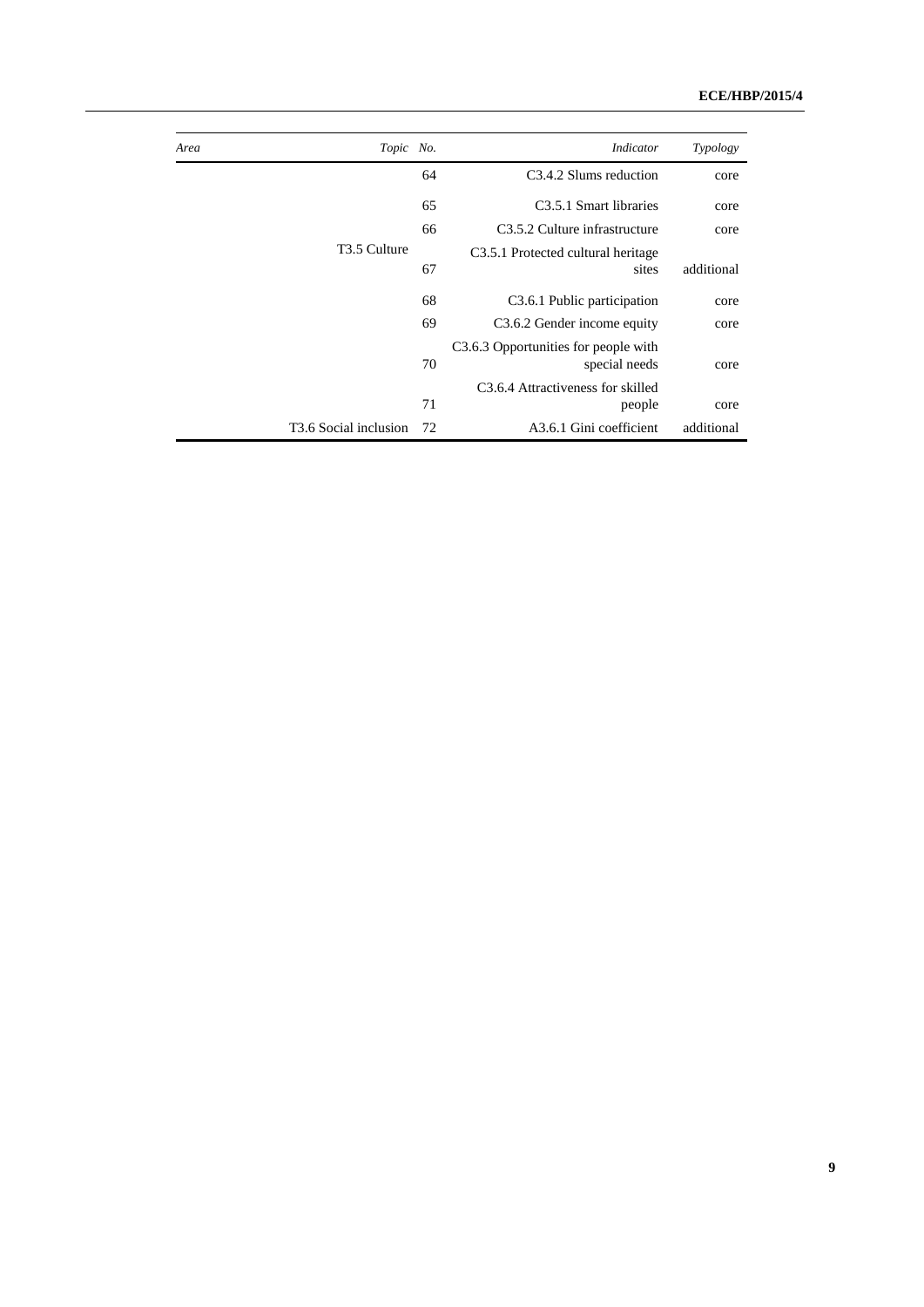### **Annex III**

## **The history of the development of the UNECE Smart Cities Indicators**

24. The starting point of the methodological approach to the UNECE Smart Cities Indicators is the Smart City PROFILES that the EAA developed for twelve Austrian cities in 2013.

25. Since many Austrian cities and municipalities were actively pursuing energysaving and climate strategies, setting examples which could help develop a joint knowledge basis and disseminate best practice models represented a good strategy to support cities in fulfilling this goal. In fact, by obtaining a better understanding of the key factors of urban development with respect to climate and energy issues, Profiles could provide important contributions, since they characterize cities in terms of different areas of activity in urban development. The Smart City PROFILES developed by the EAA were conceived to help Austrian cities and municipalities create smart and sustainable urban strategies and to implement them.

26. The EAA established a set of 21 indicators with the aim of developing city profiles for Austrian cities which gave a full picture of the characteristics and special features of cities and municipalities and could be reproduced by other cities. The indicators focused on climate change mitigation and energy efficiency in five areas of activity in urban development: buildings and settlement structures; transport and mobility; technical infrastructure; economy and population; and policy, administration and governance. From the analysis of the indicators' results, city profiles were drafted. They provided information about relevant sectors of urban activities, including business and economy, demography, strategic urban planning, governance, etc., and especially about the use of energy and resources as well as about the potential for increasing efficiency.

27. The resulting recommendations enabled cities to make better evaluations of their current status and their development, in particular with respect to energy and climate change mitigation, but also to other aspects influencing the quality of life of their citizens, and their competitiveness.

28. Due to the great diversity of the cities in the ECE region, the Austrian Smart Cities PROFILES methodology, as well as the areas considered, was to be revised. Hence, a consortium of partners was established and the existing smart cities initiatives analysed.

29. In order to gather the most relevant indicators to evaluate smart and sustainable cities, the EAA scanned multiple initiatives whose output was the elaboration of indicators on sustainable urban development. They were analysed with regard to their relevance and practicability in low and middle income countries in the UNECE region. The key parameters of this assessment were:

- Name of publisher or organization who developed the indicator set
- Background information
- Addressed topics or indicators
- Data availability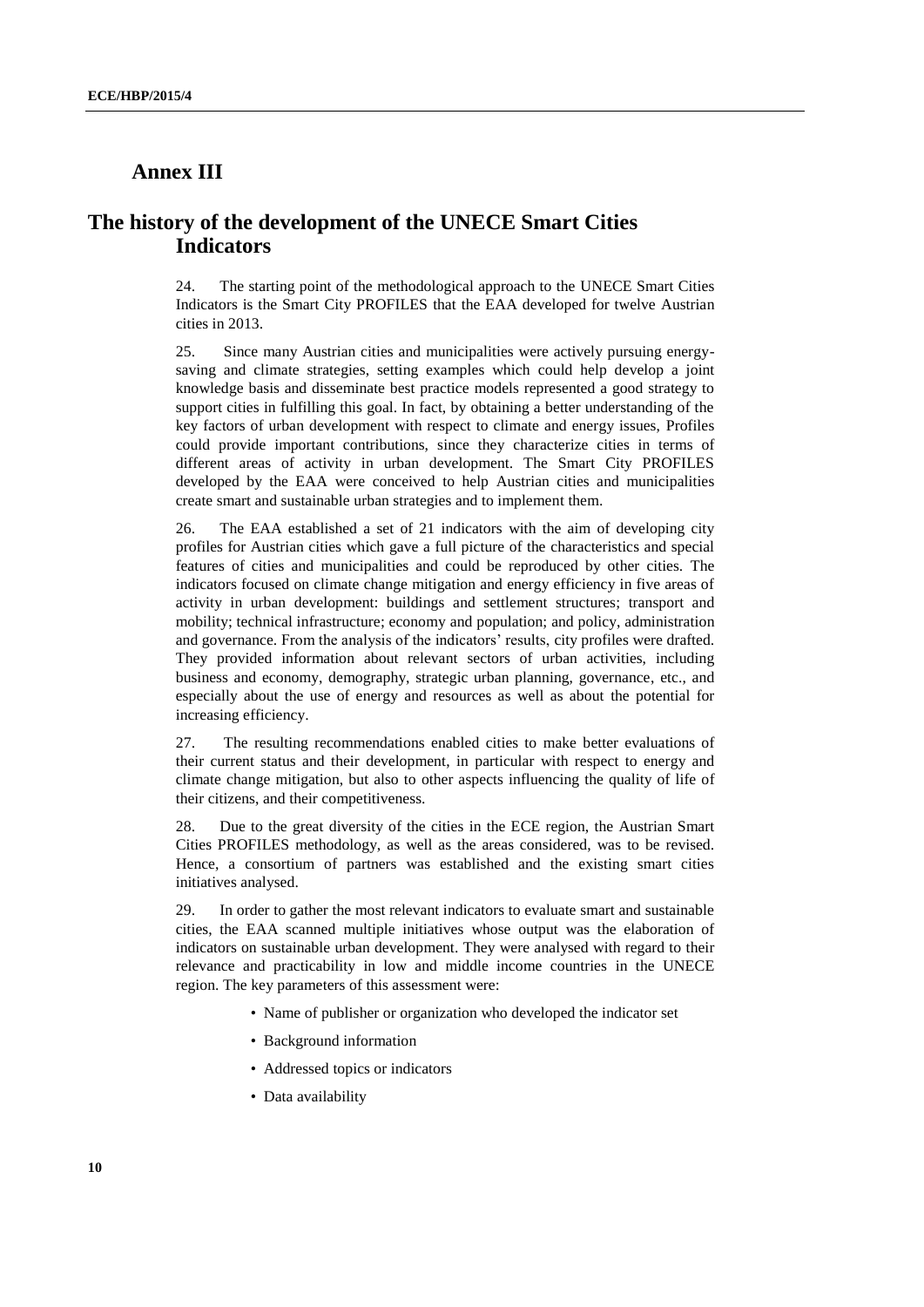- History of application (reference to cities)
- Sources of information, i.e. website, guidelines, and other literature.

30. In addition to these initiatives, other relevant sources have been analyzed such as: available statistical data at European and global level, i.e. EUROSTAT, Urban Audit, the World Bank, the WHO, the FAO, etc.; thematic maps on several issues, such as likelihood of drought, earthquakes, flooding, precipitations; other methods to assess the quality of urban features, such as perception surveys, checklists, expert judgments, etc.

31. The results of the assessment were summarized in the report "Smart Urban Solutions in the UNECE Region - Preliminary study on a flexible indicator set for smart cities".8

32. From the above-mentioned assessment, ten (10) development fields divided into three (3) dimensions were identified. The three dimensions are: economy, environment, and society and culture. The development fields under the area "economy" are: economic development; and infrastructure and energy. The development fields under the area "environment" are: air, climate change and natural hazards; land and biodiversity; freshwater and oceans; and waste. The development fields under the area "society and culture" are: social issues; governance; health; education; and demography.

33. A preliminary set of top indicators for each development field was also defined. The preliminary set included 59 out of 456 indicators collected, and proposed 4 to 8 indicators per development field. For each indicator a description was provided according to the following parameters:

- Indicator title
- Source: the origin of the indicator
- Development field
- Sub-topic
- Literature: available guidelines and websites
- Relevance: only indicators with high relevance were chosen
- Feasibility (0-10): expert judgment with regard to feasibility
- Implementation: reference to regions where the indicator was already implemented
- Data availability: indication whether or not data is readily available; needs to be collected; is only available for certain regions, etc.
- Comments

<sup>8</sup> Prokop G., Schwarzl. B., Thielen P. (2014): "Smart Urban Solutions in the UNECE Region - Preliminary study on a flexible indicator set for smart cities". Environment Agency Austria (unpublished).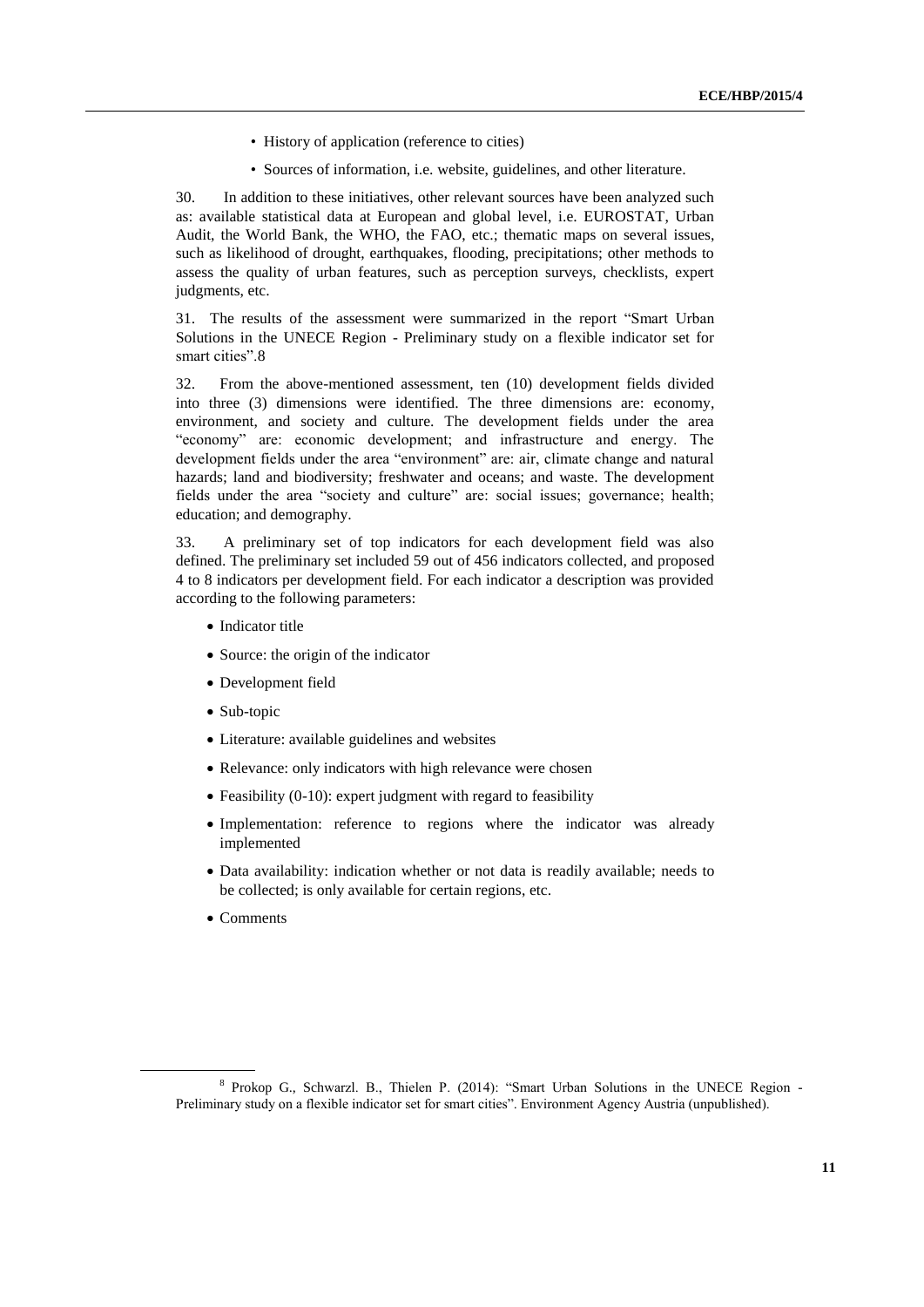## **Annex IV**

#### **The history of the ITU Smart Sustainable Cities Indicators**

34. The International Telecommunication Union (ITU) is the United Nations specialized agency responsible for information and communication technologies (ICTs) and an international standards developing organization (SDO).

35. In February 2013, the ITU established the Focus Group on Smart Sustainable Cities (FG-SSC) to assess the standardization requirements of cities aiming to boost their social, economic and environmental sustainability through the integration of information and communication technologies (ICTs) in their infrastructures and operations. The FG-SSC successfully completed its mandate in May 2015. During its tenure, the FG-SSC developed 21 technical specifications and reports.

36. While acknowledging the potential role of ICTs in addressing urban challenges and providing a better quality of life for its inhabitants, the FG-SSC realized that not every city will have the required level of expertise or a defined set of guidelines for the transition to a SSC.

37. While embarking on the SSC journey, it is important for cities to be able to understand and assess the stage of the transition they are at so that they may take the required steps to progress further. It is also important for urban stakeholders to be able to measure the performance of various SSC ventures once they are initiated. In this regard, the FG-SSC developed a set of international key performance indicators (KPIs) for cities aiming to become SSCs. They provide an ideal measuring system, which assists in monitoring the progress achieved in SSC transitions.

38. The FG-SSC's proposed KPIs are in alignment with the definition of SSCs and the framework provided by UN-Habitat in its City Prosperity Index. The KPIs are divided into six dimensions:

- Information and communication technology
- Environmental sustainability
- Productivity
- Quality of life
- Equity and social inclusion
- Physical infrastructure.

39. These KPIs seek to establish the criteria needed to evaluate ICTs' contributions in making cities smarter and more sustainable, and to provide the cities with the means for self-assessment. By utilizing these indicators, cities, as well as their stakeholders, can also objectively assess the extent to which they may be perceived as SSCs and, accordingly, improve on their SSC initiatives.

40. The KPIs are based on the following principles:

- Comprehensiveness: The set of indicators should cover all the aspects of SSCs. The indicators of evaluation should be aligned to the measured subject, i.e., ICT and its impact on the sustainability of cities.
- Comparability: The KPIs should be defined in a way that data can be compared scientifically between different cities according to different